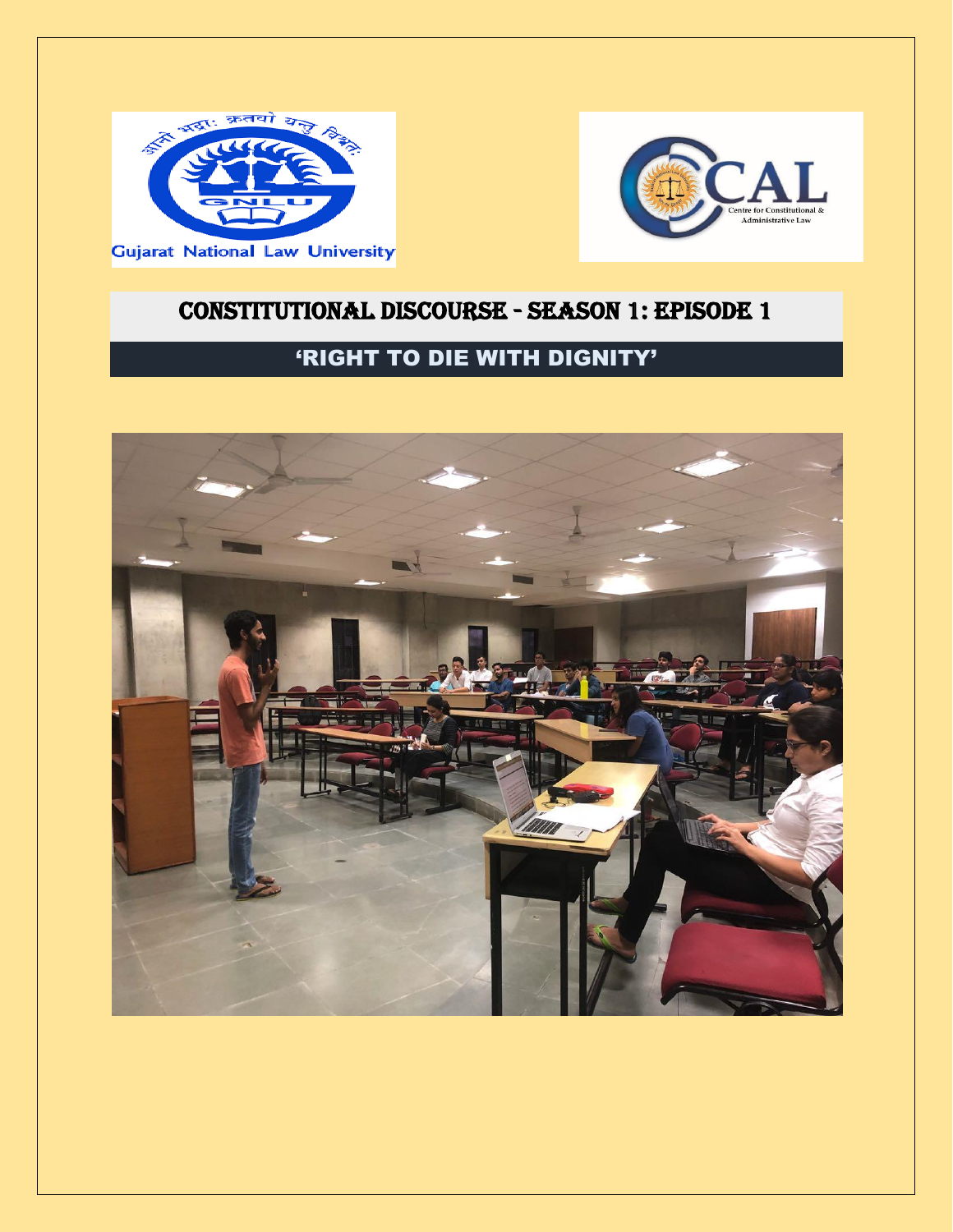## DATE: AUGUST 6, 2018 DAY: MONDAY

**The first question taken up at the session was- Should there be a right to die? According to the recent judgment of the Hon'ble Supreme Court in the case of Common Cause (A Regd. Society) v. Union of India, the court upheld a person's right to choose passive euthanasia by creating an 'Advance Medical Directive' in the eventuality of a terminal illness with no hope of recovery, an irreversible coma or a permanent vegetative state.**

**But why did the court not extend this right to a 'rational normal' person? Does the state consider that the people are not rational enough to decide on the matter of their own life and death? Why is the right to die not an absolute right? The court has not extended this right to everyone and when it extends this right selectively, it deviates from the general scheme of rights mentioned in the constitution. The case of Aruna Ramchandra Shanbaug v. Union of India & Ors (2011) was discussed in detail.**

**The judgments have shown a trend where the courts have assumed that a rational man would not consider the option of dying. But what if a 'rational normal' person wants to die? Even in other countries this right is only limited to people with terminal illness. Swiss non-profit societies such as 'Dignitas' and 'Exit' provide assisted suicide to people who suffer from terminal illness and/or severe physical and/or mental illnesses, supported by qualified doctors.**

**But why would a rational normal man decide to die? The state cannot allow its people to die as people are asset for a nation. For rational person death normalization would actually lead to a dangerous situation. Death would become a viable and easy option. People would wish to give up easily. The debate about legalizing suicide would come up where everyone will see death as a simpler option.** 

**People can also argue that right to die should be given where it is important to exercise the right to freedom from religion as in the case of Santhara. But a strict demarcation has to be made between belief and superstitions and in the scheme of rights Article 21 has always been kept on a higher pedestal.**